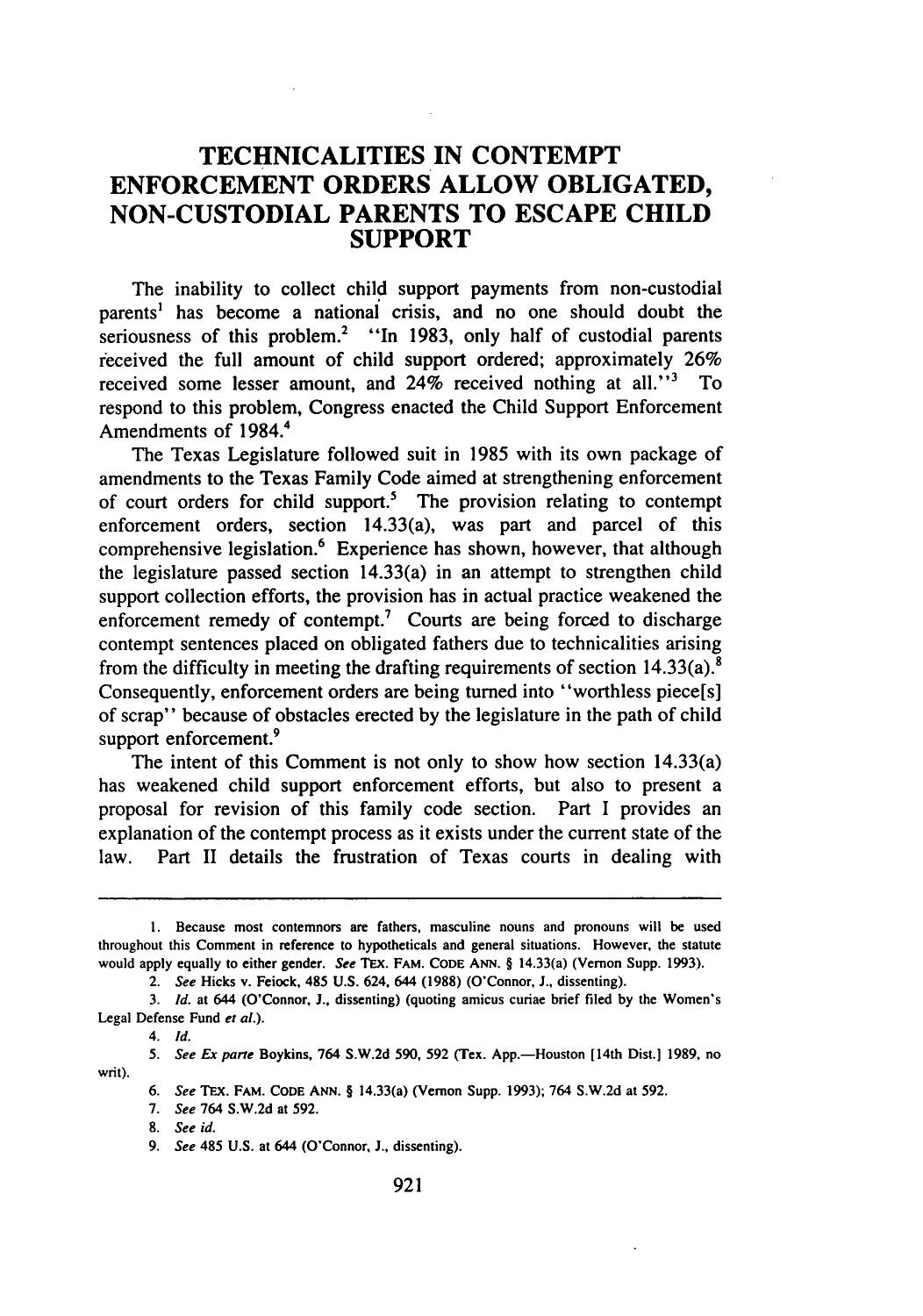enforcement orders. Finally, Part III proposes amending section 14.33(a) based on an analysis of past enforcement order provisions and pre-1985 case law.

### I. OVERVIEW OF THE PROCESS OF CONTEMPT

### *A. Two Types of Contempt Proceedings*

Contempt sentences may be either civil or criminal.<sup>10</sup> Although the areas of civil and criminal contempt law have become increasingly blurred,<sup>11</sup> it is nevertheless important to recognize the distinction. For example, if a criminal contempt penalty is imposed, the procedural safeguards required must be the same as those afforded in criminal proceedings, such as proof of the offense beyond a reasonable doubt.<sup>12</sup> On the other hand, civil contempt may be imposed without proof beyond a reasonable doubt and many of the other more protective safeguards required in criminal proceedings. $13$  The critical features in determining the nature of a contempt sentence are "the substance of the proceeding and the character of the relief that the proceeding will afford."<sup>14</sup>

### *1. Criminal Contempt*

The purpose of a criminal contempt sentence is to punish and deter, thus vindicating the court's authority.<sup>15</sup> "The unconditional nature of the punishment renders the relief criminal in nature because the relief cannot undo or remedy what has been done nor afford any compensation and the contemnor 'cannot shorten the term by promising not to repeat the offense."<sup>16</sup> The key elements thus become the unconditional and determinate character of the relief. If these elements are present, the contempt proceeding is criminal. $^{17}$ 

<sup>10.</sup> *Id.* at 631.

<sup>11.</sup> *Id.* One court thinks it is absurd to distinguish between criminal and civil incarceration because "from the perspective of the person incarcerated, the jail is just as bleak no matter which label is used." Ex parte Strickland, 724 S.W.2d 132, 134 (Tex. App.--Eastland 1987, no writ) (quoting Walker v. McLain, 768 F.2d 1181, 1183 (10th Cir. 1985)); *see also* CAL. **CIV.** PROC. **CODE ANN.** §§ 1209-1222 (West 1982 & Supp. 1993) (merging the two kinds of proceedings under the same procedural rules).

<sup>12. 485</sup> U.S. at 632.

<sup>13.</sup> *See id.* at 645-46 (O'Connor, **J.,** dissenting).

<sup>14.</sup> *Id.* at 631.

<sup>15.</sup> *Id.* at 631, 634-35.

<sup>16.</sup> *Id.* at 633 (quoting Gompers v. Bucks Stove & Range Co., 221 U.S. 418, 442 (1911)).

**<sup>17.</sup>** The consideration of an example will be helpful in illuminating the definable characteristics of a criminal contempt sentence. In case A, a father is found to be in contempt for failing to pay child support. As a result, the court orders him to pay his arrearages along with serving one week in jail. The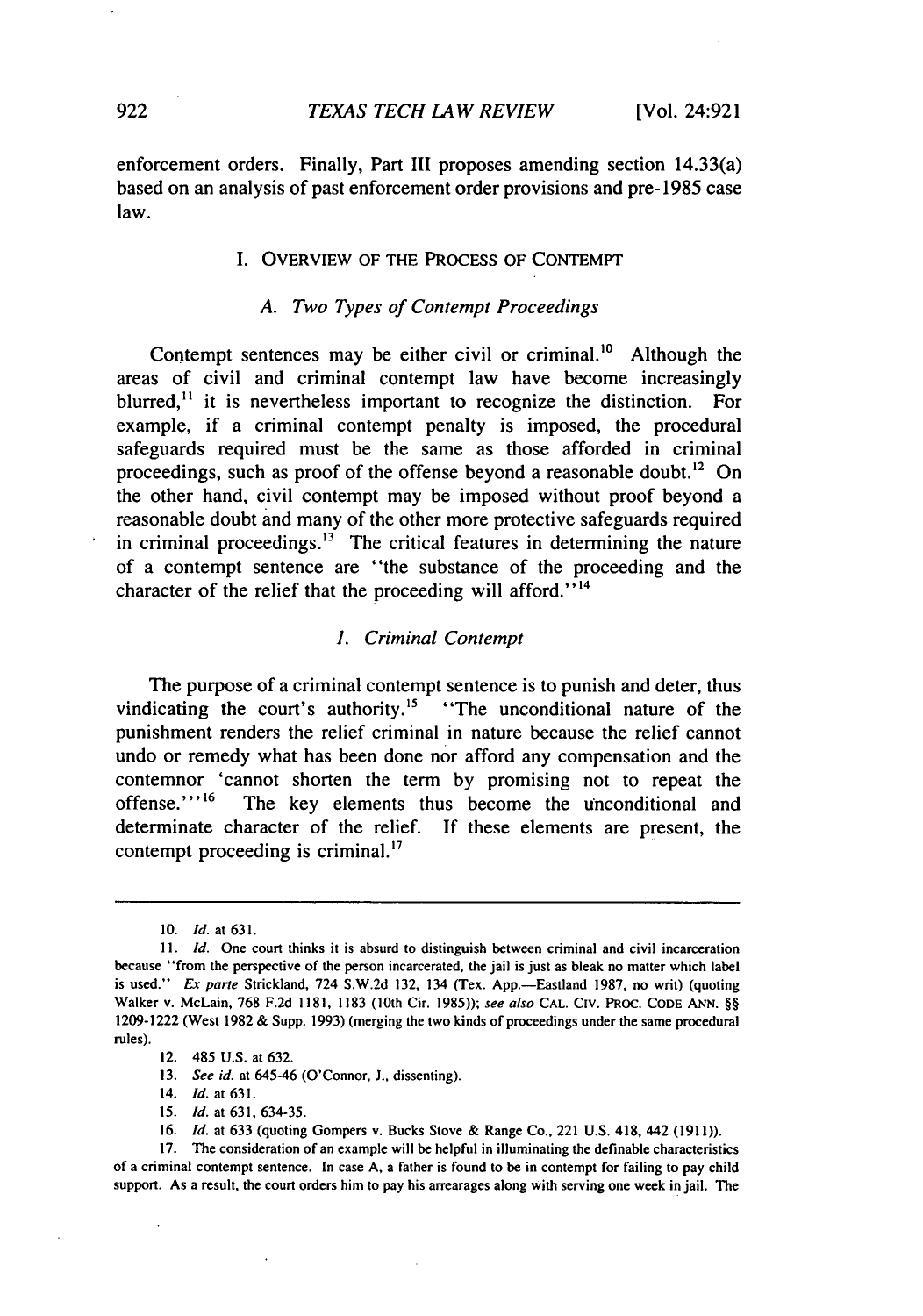#### *2. Civil Contempt*

Civil contempt, on the other hand, is remedial and coercive in nature, given for the benefit of the movant.<sup>18</sup> The purpose of civil contempt, then, is not so much to punish the contemnor, but rather to compel him to do some particular act, <sup>19</sup> usually to pay arrearages in child support cases. "If the relief provided is a sentence of imprisonment, it is remedial if 'the defendant stands committed unless and until he performs the affirmative act required by the court's order." $20$  The conditional aspect of the relief renders the penalty civil in nature because the defendant can discharge himself from jail and terminate the sentence at any time by performing the requisite act.<sup>21</sup> In fact, a determinate sentence, otherwise criminal, can be considered remedial if it contains a purge clause, whereby the contemnor will not have to remain incarcerated for the specified duration if he performs the required affirmative  $act.^{22}$ 

#### *B. Three Stages of a Contempt Proceeding*

For the purpose of deciding what process is due in a contempt proceeding, the analysis in this section separates the proceeding into three stages: the support decree, the motion to enforce, and the enforcement order. These three stages represent the steps a custodial parent must go through in obtaining a contempt order. This section will discuss and relate each element separately to the purpose it serves in a contempt proceeding.

## *1. Support Decrees*

To encourage the amicable resolution of disputes between parties to a lawsuit under chapter fourteen of the Texas Family Code, parties may agree

21. *Id.*

incarceration in case A, being unconditional and determinate - the father must spend a week in jail is thus characterized as criminal contempt. The relief not only serves to punish this father, but also to deter other fathers from not paying child support. *See id.* at 634-35.

<sup>18.</sup> *Id.* at 631.

<sup>19.</sup> *See id.* at 633.

<sup>20.</sup> *Id.* at 632 (quoting 221 U.S. at 442).

<sup>22.</sup> *Id.* at 634. It is therefore said that a person incarcerated for civil contempt carries the keys to the jail in his own pocket. *Id.* at 633. Consider another example. In case B, a father is found to be in contempt for failing to pay child support. However, the father in case B is sentenced to jail unless and until he pays his arrearages. Because the sentence in case B is conditional - the father can avoid incarceration by promptly paying his child support arrearages - the penalty is considered civil in nature. The court imposes such a sentence because it is more concerned with getting the delinquent child support payments than it is with punishing the contemnor. The relief given by the court is thus imposed for the benefit of the movant, usually the custodial parent, and not to vindicate the authority of the court.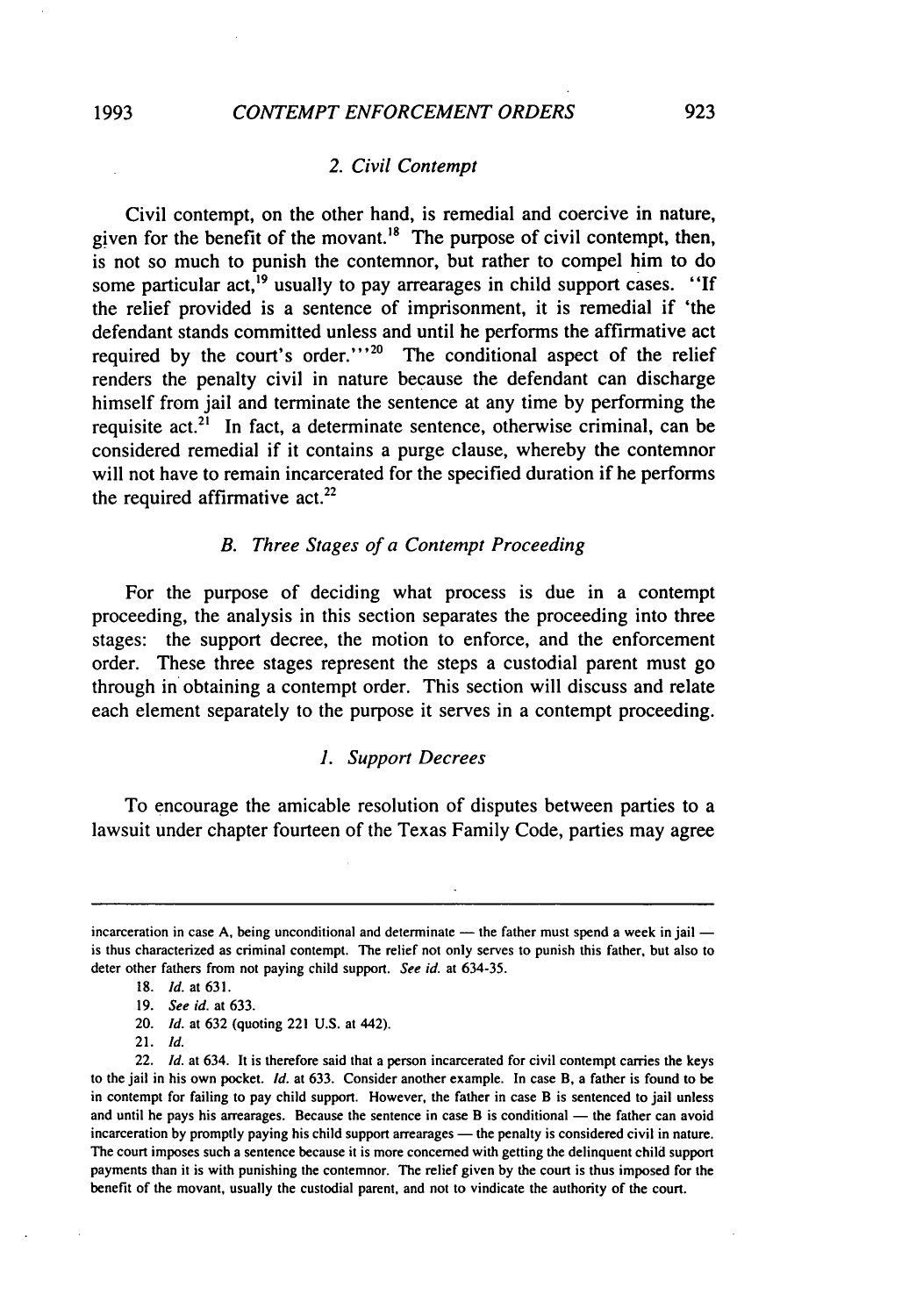in writing on conservatorship and support of a child.<sup>23</sup> However, if the parties cannot reach such an amicable settlement, the court may order either parent or both parents to provide child support.<sup>24</sup> Once a court has determined that a support agreement is in the best interest of a child, or on its own determined what support is in the best interest of a child, the terms are set forth in the support decree, and the parties are ordered to comply with such provisions.<sup>25</sup> If a party fails to comply with the support decree, the contempt process may commence.<sup>26</sup> Thus, a child support decree serves as the underlying court order upon which a finding of contempt may be sought.<sup>27</sup>

A support decree "must spell out the details of compliance in clear, specific and unambiguous terms so that [the father] will readily know exactly what duties or obligations are imposed upon him.<sup> $28$ </sup> The language must be specific and unequivocal because, where the penalty of incarceration is a possibility, the burdens imposed upon the father cannot be left to implication or conjecture.<sup>29</sup> If concise language is present in the support decree, a father can have no misunderstanding of what he is required to **do.30** If a support decree fails to clearly and specifically delineate the obligations imposed upon a father, the decree becomes too indefinite and, thus, is void. $31$ 

In *Ex parte Slavin*<sup>32</sup> a support decree ordered the father to pay \$150 per month in child support until his three children reached the age of 18 years.33 Shortly after the oldest child attained the age of 18, the father reduced his monthly child support payment by  $$50.<sup>34</sup>$  The custodial mother subsequently brought a contempt action against the father for failing to abide by the support decree, and the trial court held the father in contempt.<sup>35</sup> The father appealed the contempt sentence by filing a writ of habeas corpus, urging that the obligations imposed upon him in the support decree were ambiguous and, therefore, unenforceable.<sup>36</sup> The Supreme Court of Texas agreed with the father, finding that the support decree was

- **29.** *Id.*
- **30.** *See id.* at 44-45.
- 31. **Id.** at 45.
- 32. 412 **S.W.2d** 43 (Tex. **1967).**
- 33. *Id.* at 44.
- 34. *Id.*
- **35.** *Id.* at 43. **36.** *Id.* at 43-44.

924

**<sup>23.</sup> TEX.** FAM. **CODE ANN.** § 14.06(a) (Vernon **Supp. 1993).**

**<sup>24.</sup>** TEx. **FAM. CODE ANN.** §§ 14.05, 14.051(b) (Vernon Supp. **1993).**

**<sup>25.</sup> TEx.** FAM. **CODE ANN.** §. 14.06 **(b),** (c) **(Vernon 1986).**

**<sup>26.</sup>** *See* **Ex parte** Slavin, **412 S.W.2d 43,** 43-44 (Tex. **1967).**

**<sup>27.</sup>** *See id.*

**<sup>28.</sup>** *Id.* **at** 44.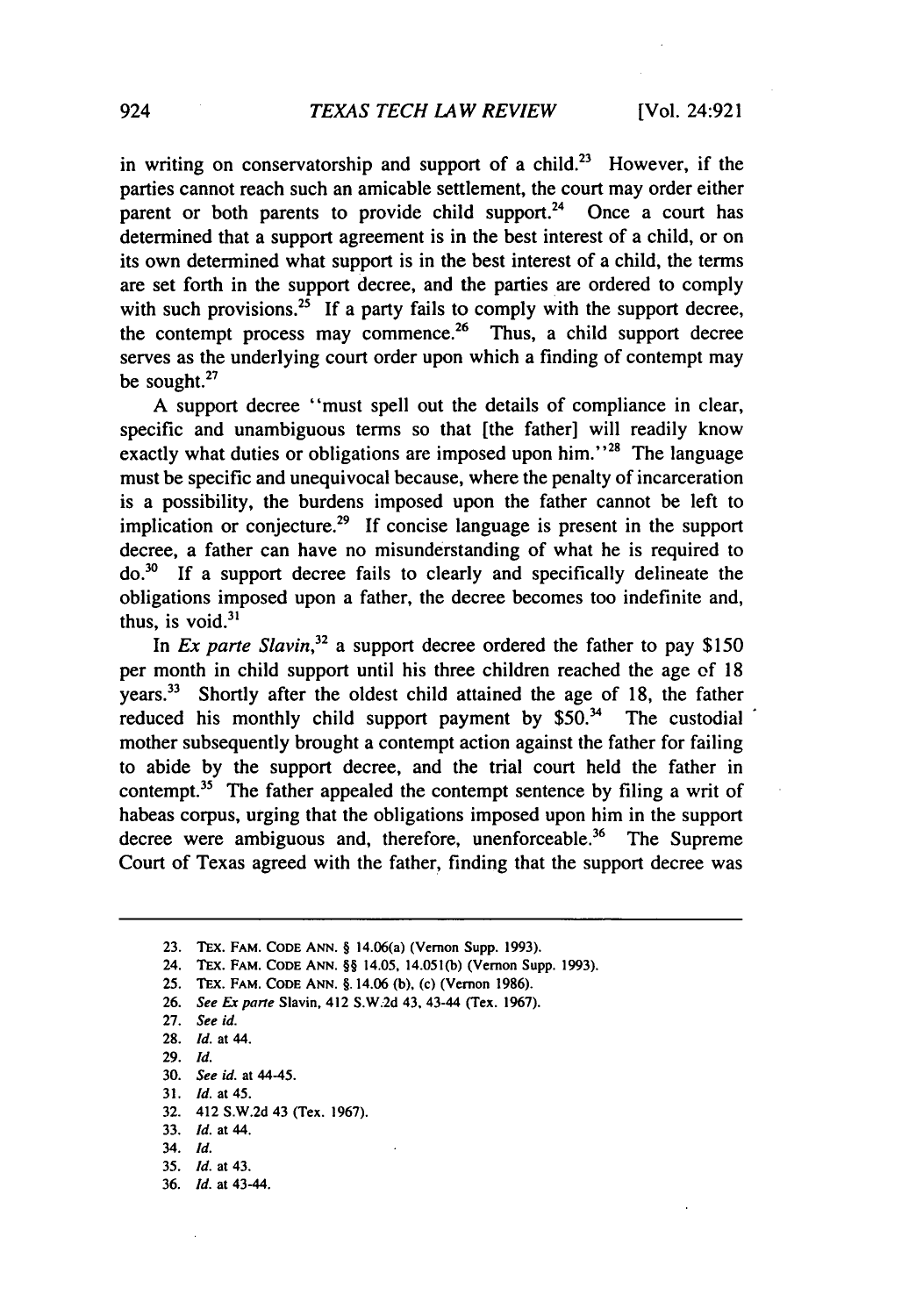susceptible to either of two constructions: **(1)** the father could reduce the support payments proportionately (\$50) after each child reached eighteen; or (2) the father would have to pay the fixed sum of \$150 per month until the youngest child reached the age of eighteen. $37$  The Texas Supreme Court held that, because the details of compliance were ambiguous, the support decree was unenforceable.<sup>38</sup> As a result, the father was discharged from custody.39

#### *2. Motions for Contempt*

The second step in a contempt proceeding is moving the court to impose the sanction of contempt.<sup>40</sup> The motion must not only ask for a finding of contempt, but must also provide proper notice to the father of each violation of the support decree.4' As a result, a motion to sanction a father for failing to pay child support "must allege the portion of the [support] order allegedly violated and must specify as to each date of alleged contempt the amount due and the amount paid, if any."<sup>42</sup> The Texas Family Code mandates such specificity because due process requires that the father be given notice of each charge against him so that he may have the ability to prepare his defense to the allegations.<sup>43</sup>

Specificity in a motion for contempt also serves another purpose.<sup>44</sup> Each time a father fails to pay a child support payment that is due, the father commits a separate and distinct act of contempt.<sup>45</sup> As a result, a contemnor may be assessed a separate punishment for each act of contempt even though there is only one hearing for numerous alleged violations.<sup>46</sup> Multiple punishments can be imposed, however, only if the motion for contempt alleges each failure or refusal to pay as a separate and distinct violation of the support decree.<sup>47</sup> "A general complaint that a person has violated the [support] order by failing or refusing to make the payments ordered does not suffice to charge separate, distinct and independent acts of

41. *See* TEx. FAM. **CODE ANN.** § 14.312(a) (Vernon Supp. 1993).

43. *See* 621 **S.W.2d** at 667. Thus, a motion for contempt is similar to a criminal indictment. *Ex parte Papageorgiou, 685 S.W.2d 776, 779 (Tex. App.*-Houston [1st Dist.] 1985, no writ).

<sup>37.</sup> *Id.* at 44.

<sup>38.</sup> *Id.* at 45.

<sup>39.</sup> **Id.**

<sup>40.</sup> *See Ex parte* Almendarez. **621 S.W.2d** 664, 666-67 (Tex. App.-Fort Worth **1981,** no writ).

<sup>42.</sup> *Id.*

*<sup>44.</sup> See, e.g.,* **Er** *parte* Loreant, 464 **S.W.2d** 223, 224 (Tex. Civ. App.-Houston [1st Dist.) 1971, no writ).

<sup>45.</sup> *Id.* at 224.

<sup>46.</sup> *See, e.g., id.*

<sup>47.</sup> *Id.*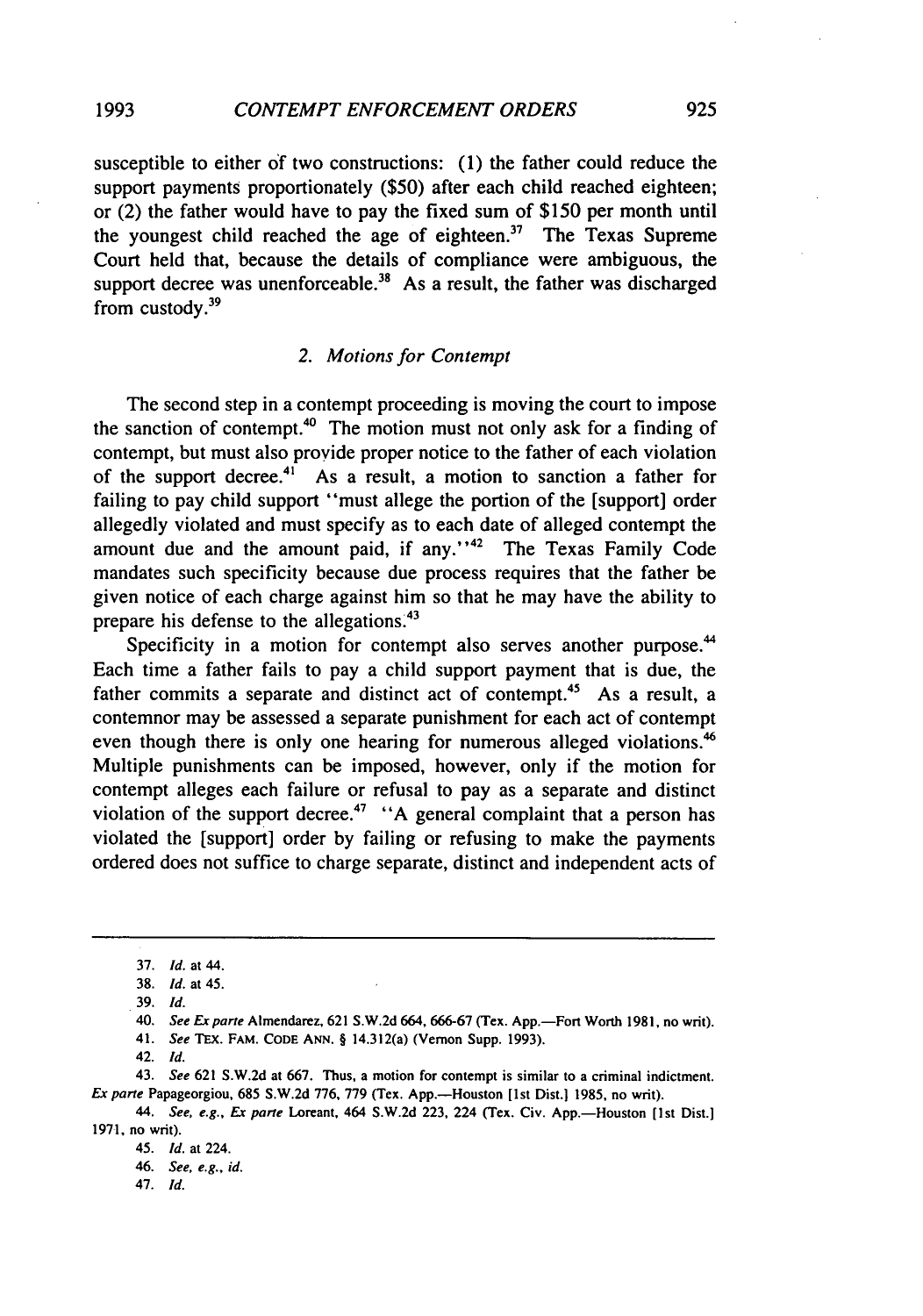contempt."<sup>48</sup> If a motion fails to allege separate and distinct violations, but the court proceeds to order multiple punishments anyway, an enforcement order based on such a motion is void.<sup>49</sup>

For example, in *Ex parte Loreant*,<sup>50</sup> a support decree ordered the father to pay \$75.00 per week in child support.<sup>51</sup> The motion for contempt charged that the father failed and refused to comply with the support decree.<sup>52</sup> At the hearing, the trial court held the father in contempt, finding that he was in arrears for eight payments.<sup>53</sup> Although the motion for contempt alleged only a general violation, the trial court nevertheless assessed separate punishments for each violation of the support decree.<sup>54</sup> The trial court ordered the father to be incarcerated for three days per contemptuous act, a total of twenty-four days.<sup>55</sup> Upon habeas corpus review, the appellate court ordered the father discharged because the motion for contempt was not sufficient to give the father the requisite notice due him to defend against the separate allegations.<sup>56</sup> A generally pleaded motion, such as in *Loreant,* is sufficient to authorize punishment for one single act of contempt only.<sup>57</sup>

### *3. Enforcement Orders*

Upon a finding of contempt, a court must specifically outline the relief given, or in other words, detail what a father must do to discharge the contempt sentence.<sup>58</sup> Such an enforcement order must be entered pursuant to section 14.33(a) of the Texas Family Code.<sup>59</sup>

An enforcement order shall contain findings setting out in ordinary and concise language the provision of the final order, decree, or judgment for which enforcement was sought, the acts or omissions that are the subject of the order, the manner of noncompliance, and the relief awarded by the court. If the order imposes incarceration or a fine, an enforcement order

57. *Id.* The father, having already served five days, had been incarcerated beyond the maximum sentence that was available. *See id.*

58. *See* TEx. FAM. **CODE ANN.** § 14.33(a) (Vernon Supp. 1993). Relief may include the imposition of a fine and/or a jail sentence. *See, e.g., Ex parte* Boykins, 764 S.W.2d 590, 591 (Tex. App.—Houston [14th Dist.] 1989, no writ). For the purposes of this Comment, the penalty referred to and discussed will be that of incarceration.

59. TEx. FAM. CODE ANN. § 14.33(a) (Vernon Supp. 1993).

<sup>48.</sup> *Id.*

<sup>49.</sup> *See id.*

<sup>50. 464</sup> S.W.2d 223 (Tex. Civ. App.-Houston [1st Dist.] 1971, no writ).

<sup>51.</sup> *Id.* at 224.

<sup>52.</sup> *Id.*

<sup>53.</sup> *Id.* at 223.

<sup>54.</sup> *Id.* at 224.

<sup>55.</sup> *Id.*

<sup>56.</sup> *See id.*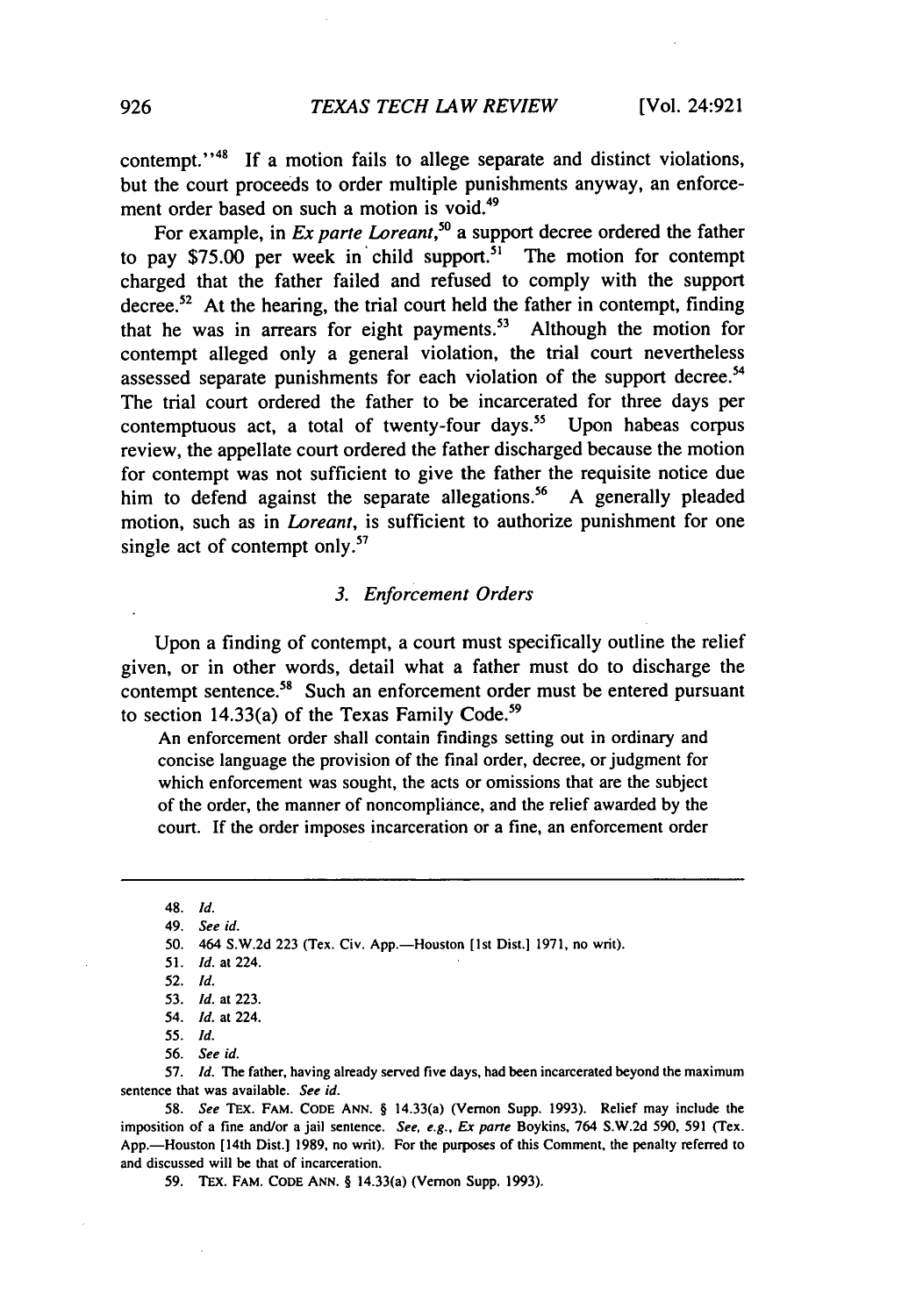**1993**

must contain findings setting out specifically and with particularity or incorporating by reference the provisions of the final order, decree, or judgment for which enforcement was sought and *the time, date, and place of each occasion on which the respondent failed to comply* with the [support] provision and setting out the relief awarded by the court. $60$ 

If an enforcement order fails to comply with these specificity requirements, a contemnor does not receive the required notice of each violation for which he was found in contempt.<sup> $61$ </sup> Courts have thus held that such an enforcement order does not comport with due process as mandated by section  $14.33(a)$ .<sup>62</sup> As a result, the enforcement order is void, and the contemnor must be discharged from custody.<sup>63</sup>

An example of the strictness of the requirement is found in *Ex* parte *Boykins, <sup>64</sup>*wherein a support decree ordered the father to pay \$400 each month in child support.<sup>65</sup> The custodial parent filed a motion for contempt, specifically alleging each occasion on which the father failed to pay.<sup>66</sup> At the contempt hearing, undisputed evidence existed that the father had missed some child support payments. $67$  As a result, the trial court entered an enforcement order holding the father in contempt "by reason of his failure and refusal to make payments of child support heretofore ordered . .**.**in defiance of the terms of the [support] decree."<sup>68</sup> The trial court ordered the father to serve 90 days in jail, continuing thereafter until he purged himself of contempt by paying some of the child support arrearages. $69$ Upon habeas corpus review, the appellate court agreed that the father had failed to make some child support payments, but held that the enforcement order failed to comply with the required specificity of section  $14.33(a)$ .<sup>70</sup> The order did not list the time, date, and place of each violation of the support decree.<sup>71</sup> Thus, the court of appeals found itself forced to release the father from custody.<sup>72</sup>

72. **Id.** at 592. It should be noted that the release of a contemnor from custody due to a void enforcement order does not discharge him from his duty to pay child support arrearages. Ex parte Johnson, 778 S.W.2d 168, 169 (Tex. App.-Houston [1st Dist.] 1989, no writ).

<sup>60.</sup> **Id.** (emphasis added).

<sup>61.</sup> **See** Exparre Greene, 788 S.W.2d 724,726 (Tex. App.-Houston (14th Dist.] 1990, no writ).

**<sup>62.</sup> Id.**

**<sup>63.</sup> Id.**

<sup>64. 764</sup> S.W.2d 590 (Tex. App.-Houston [14th Dist.] 1989, no writ).

<sup>65.</sup> Id. at 591.

**<sup>66.</sup>** Id.

**<sup>67.</sup> Id.**

**<sup>68.</sup> Id.**

**<sup>69.</sup> Id.** This is an example of a combination civil and criminal contempt sentence.

<sup>70.</sup> Id. at 592.

<sup>71.</sup> See id. at 591-92.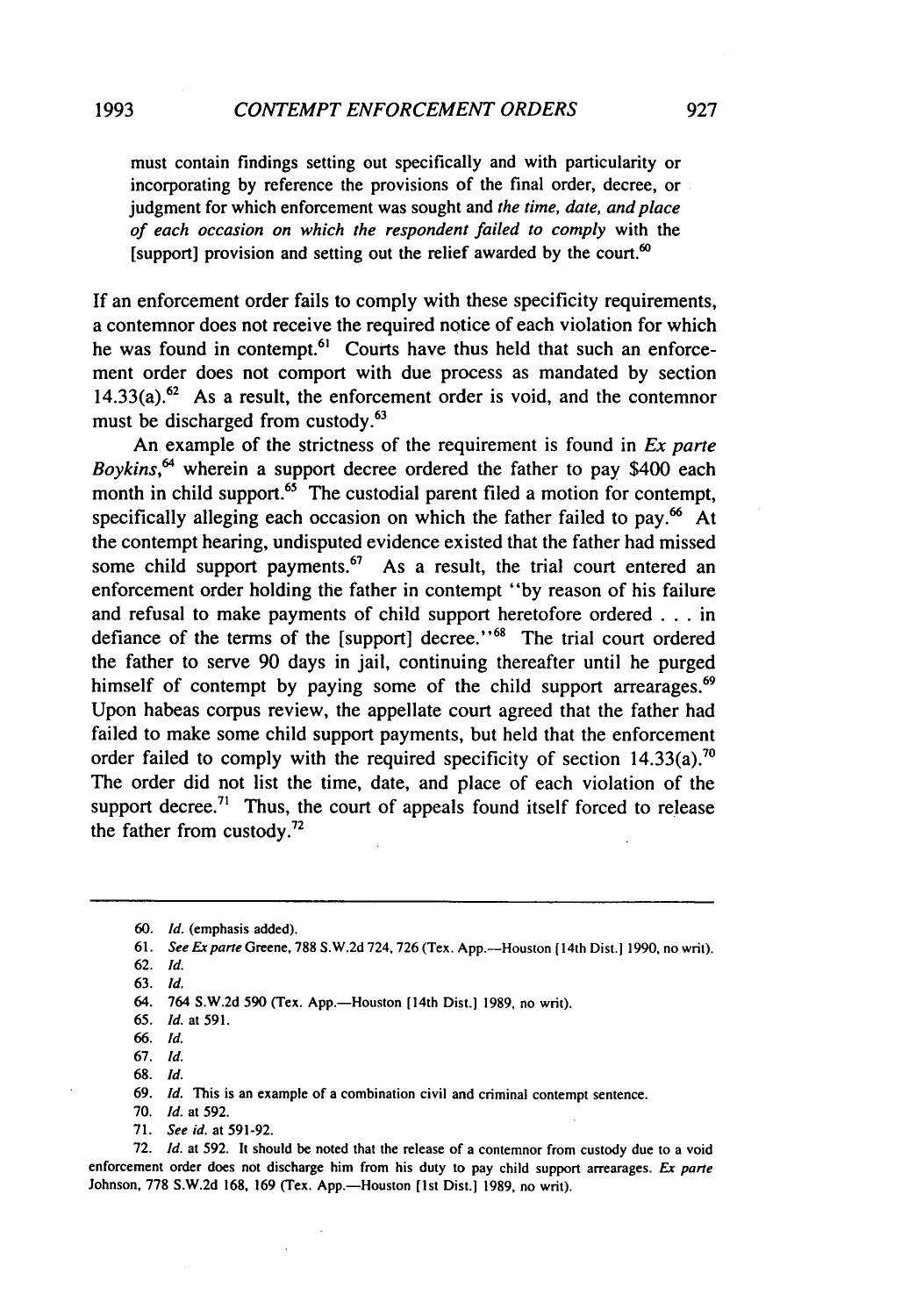$\mathbf{I}$ 

As *Boykins* demonstrates, section 14.33(a) "reflects the seriousness of incarcerating a defaulting child support obligor by reiterating that court orders need to be specific and detailed and that findings must be particularized."<sup>73</sup> But has the legislature gone too far in its attempt to safeguard the rights of contemnors and thus weakened one of the enforcement tools by which defaulting fathers are forced to bear their burden of child support? Do the requirements of section 14.33(a) provide too difficult a challenge for lawyers to draft enforcement orders in "ordinary and concise language?"<sup>74</sup>

# II. **THE** CURRENT **STATE OF** § 14.33(A) **UNDERMINES JUDICIAL ENFORCEMENT** POWERS OF CONTEMPT

Section 14.33(a) was part of the comprehensive legislation passed by the Texas Legislature in 1985 to amend and supplement chapter fourteen of the Texas Family Code in order to strengthen enforcement of court-ordered child support.<sup>75</sup> These legislative reforms have served their purpose to a great extent. However, experience since 1985 has convinced some appellate courts that section 14.33(a) needs to be amended because the provision has weakened the court's power to enforce orders for child support.<sup>76</sup>

Many courts are frustrated by the fact that, although a father is found to be in arrears in child support payments, courts are often forced to release him because the order lacks the requisite specificity.<sup>77</sup> In fact, in an effort to help attorneys, the court of appeals in *Ex parte Haynie78* took it upon itself to delineate the minimum requirements for a valid enforcement order:

1. findings setting out specifically and with particularity or incorporating by reference the provisions of the final [support] order, decree, or judgment for which enforcement is being sought, 2. the acts or omissions that are the subject of the [enforcement] order, or in other words, the manner of noncompliance, 3. the time, date, and place of each occasion on which the

respondent failed to comply with the provision, and

4. the relief awarded by the court.<sup>79</sup>

**<sup>73.</sup>** John J. Sampson, Chapter 14. Conservatorship, Possession, & Support of Children, 21 **TEX. TECH** L. REV. 1323, 1447 (1990).

<sup>74.</sup> See id. at 1448.

<sup>75. 764</sup> S.w.2d at 592.

<sup>76.</sup> See id.; *Ex parte* Haynie, 793 S.W.2d 317, 320 (Tex. App.-Houston [14th Dist.] 1990, no writ).

<sup>77.</sup> See 764 S.W.2d at 592; Ex parte Duncan, 795 S.W.2d 10, 10 (Tex. App.-El Paso 1990, no writ).

<sup>78. 93</sup> S.W.2d 317 (Tex. App.—Houston [14th Dist.] 1990, no writ).

<sup>79.</sup> *Id.* at 320.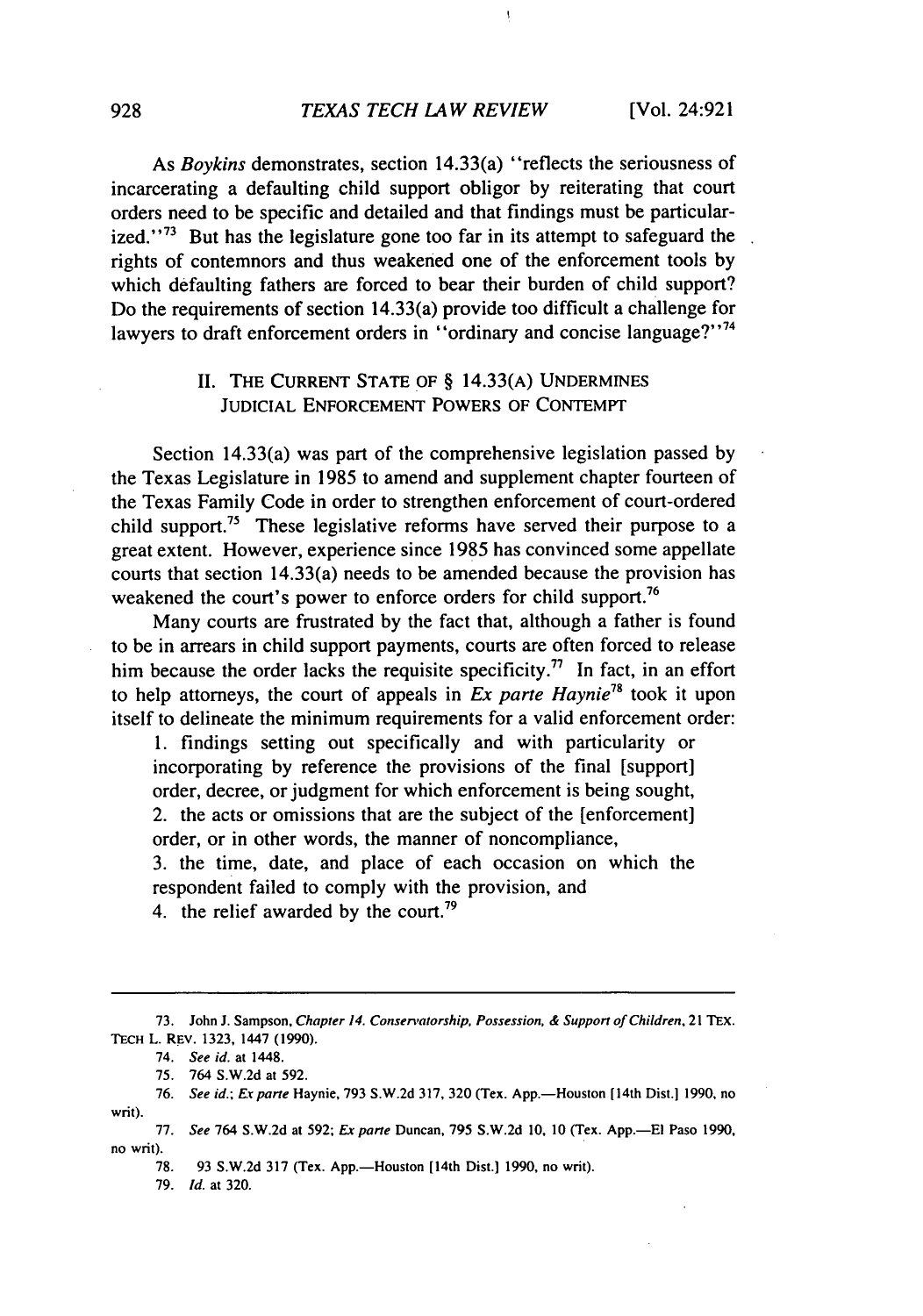In some cases, the enforcement order's lack of specificity forces an appeals court to grant a contemnor habeas corpus relief even though he has stipulated or testified to the fact that he has not paid court-ordered support payments in the same amounts as listed in the enforcement order.<sup>80</sup> As a result, fathers who admit their "guilt" may nevertheless go free on a technicality, and consequently, the relief afforded by a contempt proceeding is no longer available.<sup>81</sup>

An extreme example is *Ex parte Sinclair*,<sup>82</sup> wherein the father entered a stipulation that he owed \$1,667 in delinquent child support payments under the support decree, and another \$1,610 in arrearages under a subsequent court order.<sup>83</sup> The father later testified under oath at the hearing that he owed these amounts.<sup>84</sup> Nevertheless, because the enforcement order recited only total arrears and not the specific time, date, and place of the father's violations, $85$  the appellate court granted his habeas corpus request and discharged him from custody.<sup>86</sup>

The support decree in *Ex parte Bahmani<sup>87</sup>* ordered the non-custodial mother to pay \$250 each month in child support.<sup>88</sup> Testimony at the contempt hearing showed the mother owed \$1,000 in child support arrears and also "did not return her daughter to the father," the child's managing conservator, after her visitation periods.<sup>89</sup> Again, the enforcement order listed only total arrears and not the individual payments the mother had missed. $90$  As a result, the court of appeals held the enforcement order void and released the mother from jail.<sup>9</sup>

Cases such as *Bahmani* and *Sinclair,* where enforcement orders are invalidated on mere technicalities, are indicative of the "frustrating and often futile efforts the trial judges of this state are daily going through in an attempt to see that fathers of children do what any honorable, sane, morale [sic] and decent parent should do after bringing innocent children into this society." $92$  Rather than ensuring that the best interests of the children of

no writ).

81. *See id.* at 958-59.

- 82. 746 S.W.2d 956 (Tex. App.-Houston [14th Dist.] 1988, no writ).
- 83. *Id.* at 958.
- 84. *Id.*
- **85.** *Id.*
- 86. *See id.* at 959.
- **87.** 760 **S.W.2d** 769 (Tex. App.-Houson [14th Dist.] 1988, no writ).
- 88. *d.* at 769.
- 89. *Id.* at 769-70.
- 90. *Id.* at 770.
- 91. *Id.*

<sup>80.</sup> *See, e.g., Ex* parte Sinclair, 746 **S.W.2d** 956, 958 (Tex. App.-Houston [14th Dist.] 1988,

<sup>92.</sup> See Ex parte Duncan, 795 S.W.2d **10, 11** (Tex. App.-El Paso 1990, no writ).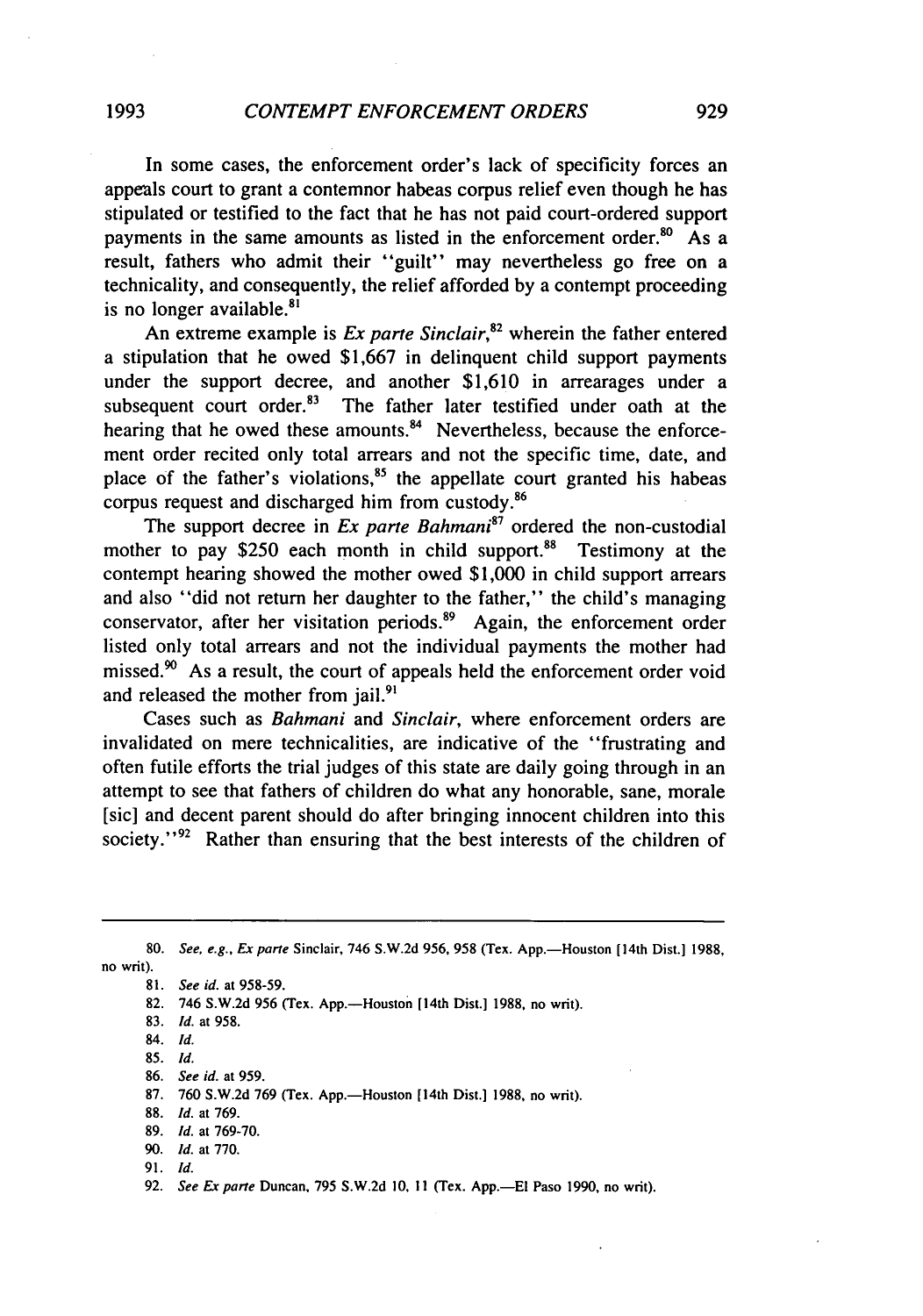Texas are protected, courts are reduced to "flyspecking" enforcement orders to release obligated parents on technicalities.

#### III. RECOMMENDATIONS FOR LEGISLATIVE REVISION

#### *A. Motion for Contempt Provides Necessary Notice*

A motion for contempt must state the portion of the order violated and the date and amount of each alleged failure of the father to pay child support. $93$  This specificity does not allow general or vague pleadings when multiple punishments are sought for the various alleged violations of a support decree. $94$  It could be said that such specificity is excessive and serves only to enable defaulting fathers the opportunity to escape their just due because of a technicality.<sup>95</sup> Arguably, a motion should simply bring a concise, informative complaint before the court, giving the defendant notice and an opportunity to be heard. Under the old statute governing pleadings in child support contempt cases, a verified written statement describing the alleged disobedience was the only requirement.<sup>96</sup> "Simplicity in pleading . . . is so characteristic of the rule that a construction requiring a written complaint to use particular or artful words or allegations would run counter to the [old] rule's spirit and purpose."<sup>97</sup> As it is now, however, appellate courts are afforded "the fun of flyspecking the [motion for contempt] in order to free an obligated parent who has not paid **his...** child support. It is unclear whether the legislature shares this same idea of what is fun." $\frac{98}{9}$ 

Nevertheless, where the penalties of both civil and criminal contempt are available, due process is best served by maintaining the specificity and detail of the law as it stands today. The motion for contempt, being similar to a criminal indictment, should give notice of each specific allegation to the non-custodial father so that he may prepare his defense.<sup>99</sup> This provides due process before the hearing and ensures that the pleadings are sufficient to enable the matter to proceed to hearing.

**<sup>93.</sup>** TEx. FAM. **CODE ANN.** § 14.312(a) (Vernon Supp. 1993).

<sup>94.</sup> Sampson, supra note **73,** at 1429.

**<sup>95.</sup> Id.**

<sup>96.</sup> TEx. R. Civ. P. 308-A (Vernon 1977) (now TEx. FAM. **CODE ANN.** § 14.312(a) (Vernon Supp. 1993)).

<sup>97.</sup> *Ex parte Woodruff, 483 S.W.2d 951, 953 (Tex. Civ. App.-Texarkana 1972, writ dism'd* **w.o.j.).**

**<sup>98.</sup>** Sampson, supra note **73,** at 1430.

**<sup>99.</sup>** See Ex **parte** Papageorgiou, **685 S.W.2d 776, 779 (Tex.** App.-Houston **[st** Dist.) **1985,** no writ).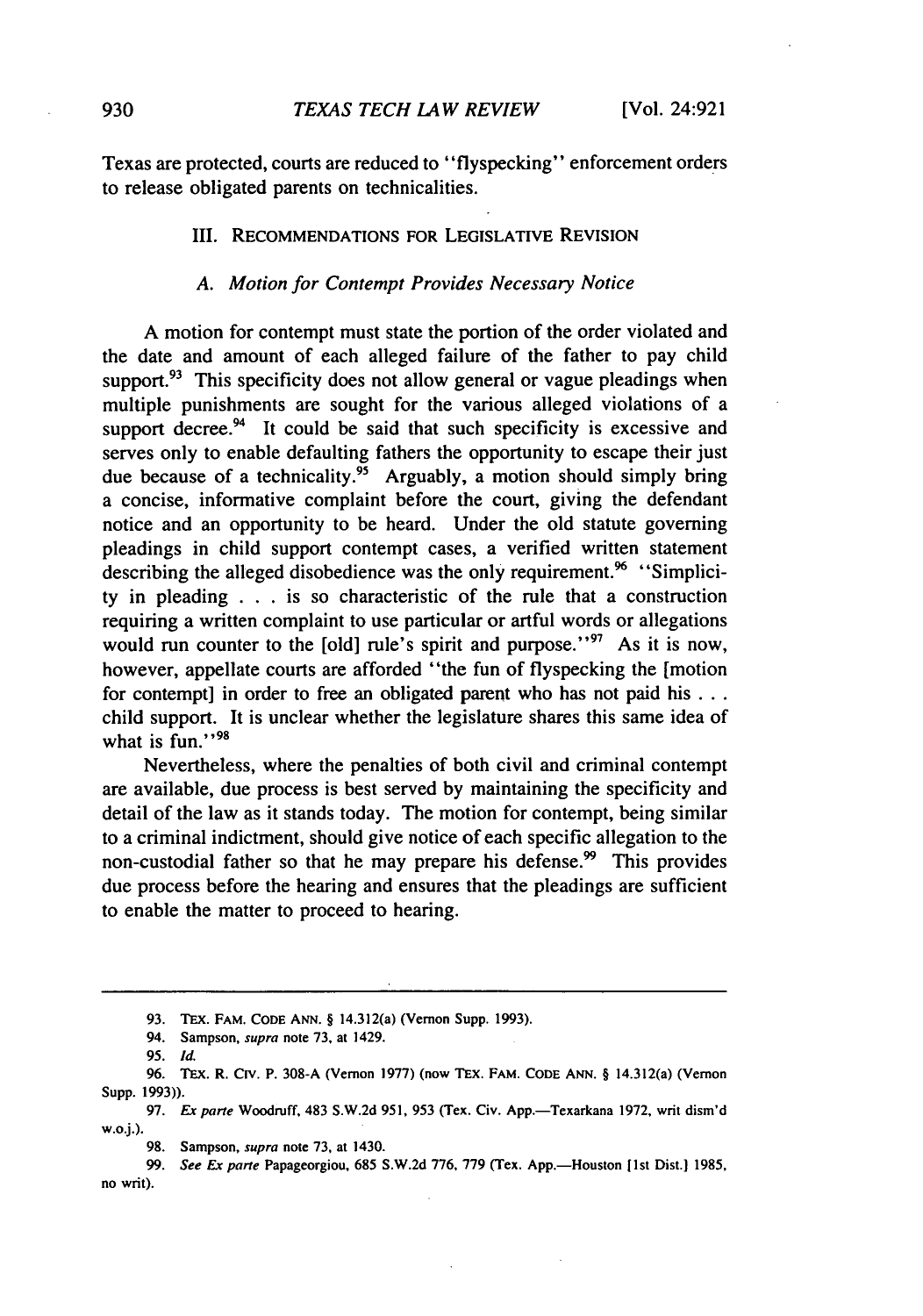### *CONTEMPT ENFORCEMENT ORDERS*

# *B. Repeating Notice of Support Decree Violations Not Necessary*

Under current Texas law, however, an enforcement order must also specifically state the time, date, and place of each occasion on which a contemnor violated the provisions of the final support decree.<sup>100</sup> If an enforcement order does not contain this requisite specificity, the contemnor is not afforded due process.<sup>101</sup> But why should the order of contempt and confinement have to specify exactly which child support installments the father failed to pay? The reason for requiring the specific recitation of each alleged instance of failure to pay child support in a motion for contempt is to provide the father sufficient notice of the noncompliance so as to enable him to defend against the motion.<sup>102</sup> Why does an enforcement order, as it is being used now, need to give a contemnor a second notice of his violations of the support decree? Once the matter has proceeded to the hearing stage, a contemnor has been accorded all the notice about the violations to which due process entitles  $him.$ <sup>103</sup>

Without exception, the motions for contempt in *Bahmani* and *Sinclair* contained the date and amount of each alleged failure to pay, thus complying with the requisite specificity of section  $14.312(a)$ .<sup>104</sup> As such, the contemnors in each of those cases were afforded the opportunity to adequately prepare a defense to the allegations of nonpayment against them. The courts of appeals were nevertheless forced to grant habeas corpus relief because of a mandated statutory concern for due process after the hear**ing.105** What purpose does notice of the violations serve after a relator has already been held in contempt? There is nothing left for the contemnor to defend against; he has already been found in contempt.

The legislature has misplaced its focus on notice and due process. This additional requirement of notice is unnecessary because it essentially gives notice "after the fact." A relator can do nothing, once found in contempt, to comply with what the support decree had required. The purpose of an enforcement order is to spell out the terms necessary to discharge the contempt sentence, not to repeat notice previously given in the motion.<sup>106</sup>

<sup>100.</sup> TEX. FAM. **CODE ANN.** § 14.33(a) (Vernon Supp. 1993).

<sup>101.</sup> *See Ex parte* Greene, 788 S.W.2d 724, 726 (Tex. App.—Houston [14th Dist.] 1990, no writ).

<sup>102.</sup> *See Exparte* Almendarez, 621 S.W.2d 664, 667 (Tex. App.-Fort Worth **1981,** no writ).

<sup>103.</sup> *See Ex parte* Boykins, 764 S.W.2d 590, 592 (Tex. App.-Houston [14th Dist.] 1989, no writ).

<sup>104.</sup> *See* Ex *pare* Bahmani, 760 S.W.2d 769, 769-70 (Tex. App.-Houston [14th Dist.] 1988, no writ); Ex *pare* Sinclair, 746 S.W.2d 956, 957 (Tex. App.-Houston [14th Dist.] 1988, no writ).

<sup>105.</sup> See 764 S.W.2d at 592 (commenting on the decisions in Bahmani and Sinclair).

<sup>106.</sup> *See id.*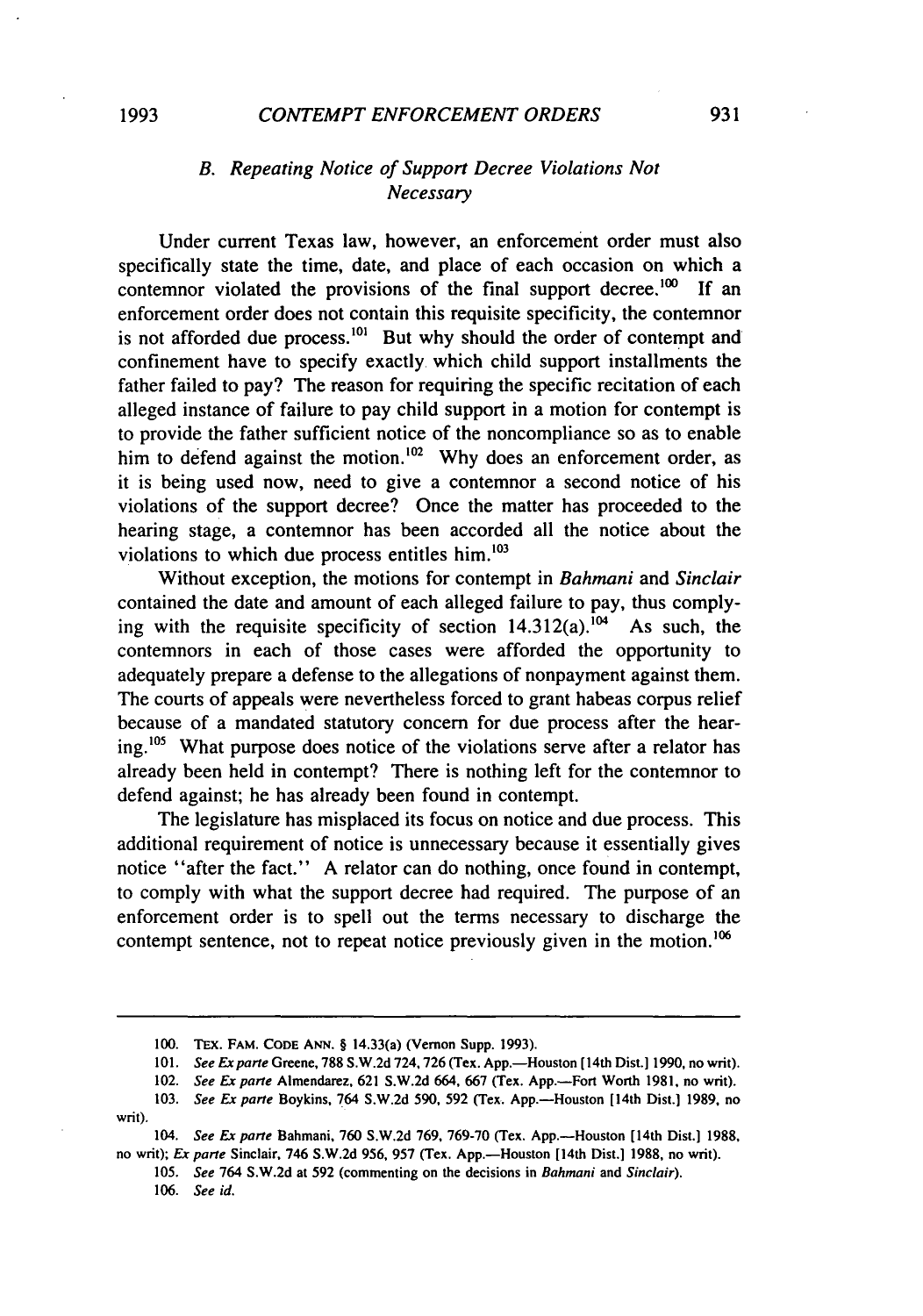In *Boykins,* the Houston Court of Appeals for the Fourteenth District spelled out what it thinks a valid enforcement order should contain:

If the motion for contempt alleges the required specifics and particularities and the evidence supports the trial court's [enforcement] order that [relator] is in arrears in a specified *total* amount of money, in [this court's] opinion that should be all the law requires in that respect for a valid contempt and commitment order.<sup>107</sup>

Under this approach, the emphasis on providing a relator due process is properly shifted to giving notice before the hearing. The motion for contempt serves as the primary vehicle by which the contemnor receives notice of his alleged violations. However, this is not to say that an enforcement order should not give notice. The order must still properly give the requisite notice to a contemnor of what he must do to in order to discharge the contempt sentence.<sup>108</sup>

Texas case law prior to the enactment of section 14.33(a) supports the proposition that an enforcement order should not have to repeat notice of each violation of the support decree.<sup>109</sup> In *Ex parte Papageorgiou*,<sup>110</sup> a father sought habeas corpus relief after the trial court entered an enforcement order and confined him to jail.<sup>111</sup> The trial court, however, did not make individual findings as to each contemptuous act, but rather held the father in contempt for failing to comply with the support decree and refusing to pay child support in the total amount of  $$6,175$ .<sup>112</sup> The court of appeals denied the habeas corpus request, $^{113}$  holding that an enforcement order consisting of an aggregate contempt based on the separate acts listed in the motion for contempt was sufficient, provided that the *motion* had given the father adequate notice of the alleged violations.<sup>114</sup> The court determined that as long as an enforcement order indicated the support decree at issue, stated how the decree was violated, and detailed the terms of compliance, the order need not recite individual findings as to each act of contempt.<sup>115</sup> This is in line with the concept that a motion to enforce

110. 685 S.W.2d 776 (Tex. App.-Houston **(Ist** Dist.] 1985, no writ).

111. *Id. at 777.*

112. *Id.* at 779.

113. *Id.* at 780.

- 114. *Id.* at 779 (emphasis added).
- 115. *Id.*

<sup>107.</sup> *Id.* (emphasis added).

<sup>108.</sup> *See* TEX. **FAM. CODE ANN.** § 14.33(a) (Vernon Supp. 1993).

<sup>109.</sup> *See Ex* parte Papageorgiou, 685 **S.W.2d** 776, 779 (Tex. App.-Houston [lst Dist.) 1985, no writ).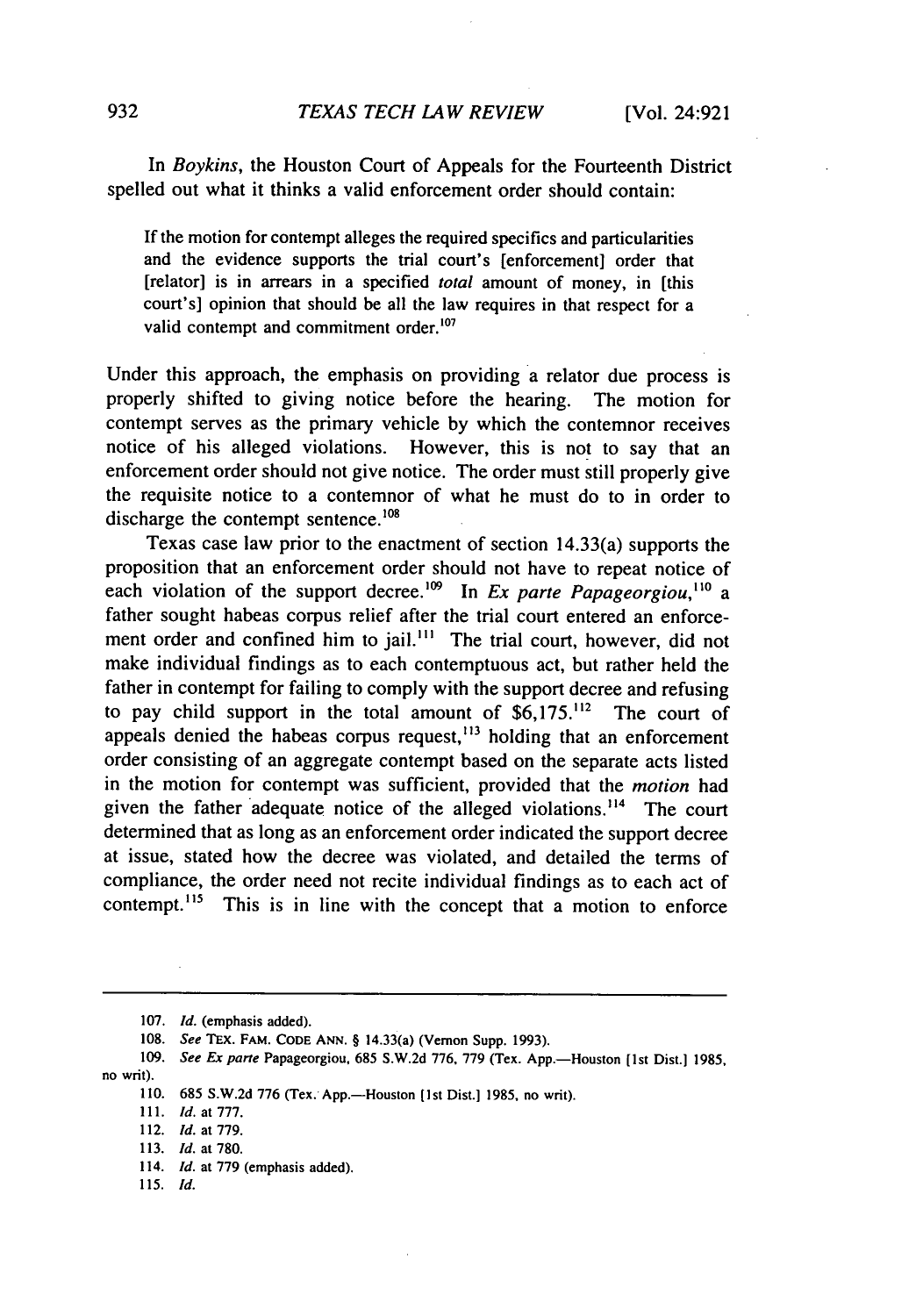should give notice of the alleged violations of the support decree while an enforcement order should spell out the terms of compliance.<sup>116</sup>

**A** revision of section 14.33(a) based on the principles of *Papageorgiou* would greatly simplify the contempt process **by** amending the provision that allows obligated parents to be released on technicalities. **A** model enforcement order might read:

(Name) was charged with contempt in failing and refusing to comply with the order of this court entered on (date) wherein the court ordered him to pay the sum of **(\$\$\$)** each month on the **1st** day of each month to (name) for the support of (name) **....** The court finds (name) guilty of contempt of this court for failing and refusing to pay child support as ordered in the amount of (total arrears). (Details of compliance would follow).<sup>117</sup>

# *C. Enforcement Orders Need Not Repeat the Violations Alleged in the Motion for Contempt to Provide Bases to Appellate Courts of Lower Court Decisions*

Another reason asserted for requiring the specific recitation of each violation of the support decree in the enforcement order is to provide an adequate record whereby a defaulting father is protected from being prosecuted twice for the same individual delinquent child support payment.<sup>118</sup> However, this rationale is without support. The record of the proceedings, consisting of the motion to enforce, the evidence, and the enforcement order, provides sufficient detail for review.

In *Ex parte Rogers,"9* a support decree required the father to pay \$498 per month in support payments for three children.<sup>120</sup> The mother brought suit to hold the father in contempt for allegedly failing to make support payments on four separate occasions.<sup> $121$ </sup> The motion to enforce

**119. 820 S.W.2d 35, 38** (Tex. App.--Corpus Christi **1991,** no writ).

121. See id.

**<sup>116.</sup>** *See Ex parte* Boykins, 764 **S.W.2d 590, 592** (Tex. App.-Houston [14th Dist.] **1989,** no writ).

**<sup>117.</sup>** *See* **685 S.W.2d** at **779.** Although it may seem somewhat less stringent to incorporate **by** reference the dates of a father's violations from the motion, this incorporation must still be specifically stated in the enforcement order. *See Ex pane* Sinclair, 746 **S.W.2d 956, 958-59** (Tex. App.-Houston [14th Dist.] **1988,** no writ). Furthermore, the reality is that incorporation **by** reference is not often used in enforcement orders, most likely because fathers may not be found in contempt for all of the alleged violations in the motion. An enforcement order that makes a blanket incorporation of the motion for contempt is voidable if it includes unfounded allegations. *See Ex parte* Rogers, **820 S.W.2d 35, 38** (Tex. App.-Corpus Christi **1991,** no writ).

**<sup>118.</sup>** *See* Ex **parte** Haynie, **793 S.W.2d 317, 320** (Tex. App.-Houston [14th Dist.] **1990,** no writ). The focus of this Comment is on situations in which the court has imposed a single penalty in the enforcement order. The author acknowledges that where punishments are stacked, specificity in the enforcement order is necessary to provide appellate courts bases to review lower courts' decisions.

<sup>120.</sup> **Id.** at **36.**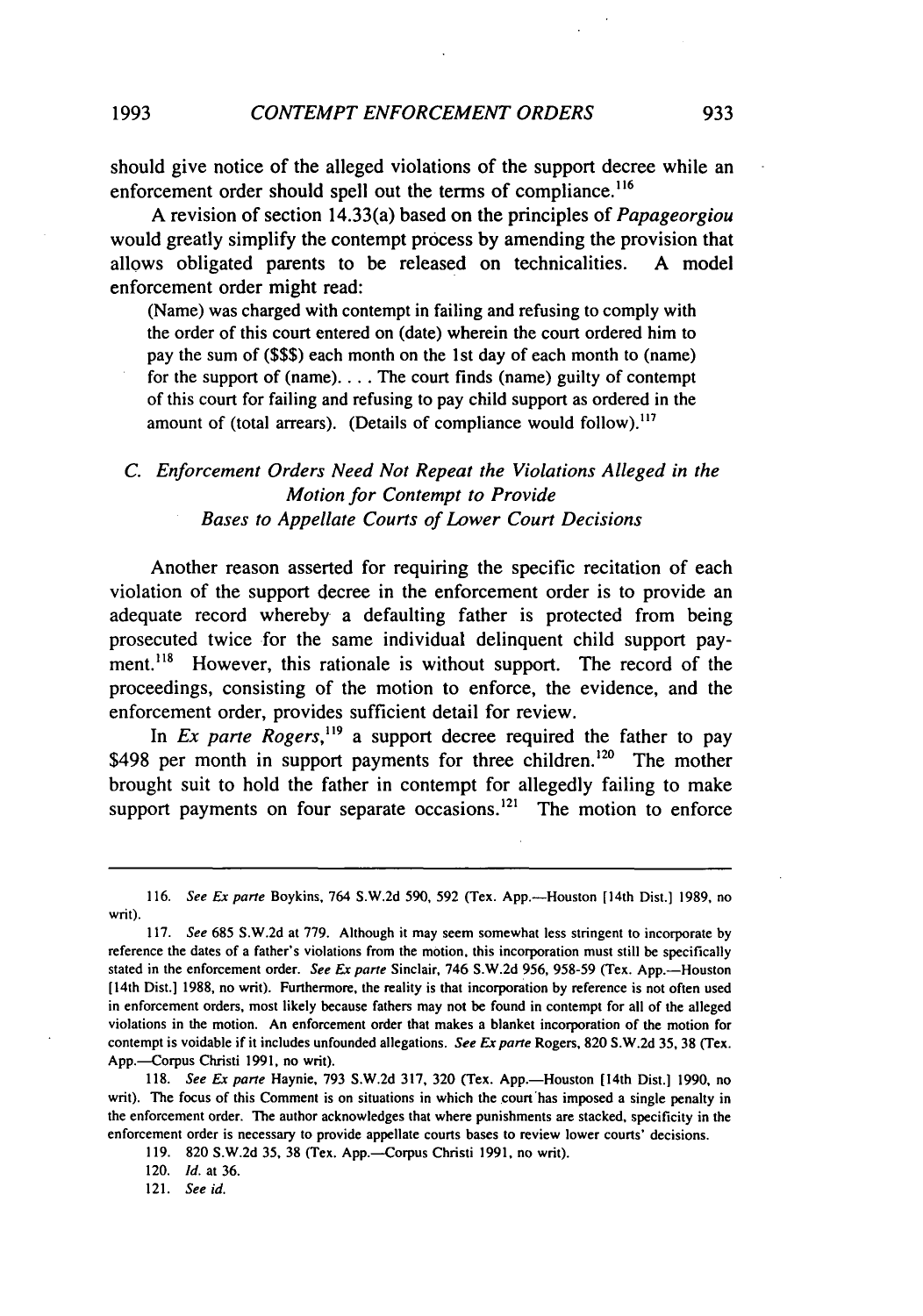listed -support accrued less support paid- to show aggregate arrears.<sup>122</sup> After the hearing, the trial court found the father in contempt.  $123$  The father subsequently brought a petition seeking habeas corpus relief.<sup>124</sup> The appellate court found a problem with the enforcement order because two of the children had been eighteen years old for more than six months when the mother filed the motion for contempt.<sup>125</sup> A child support obligation ends six months after the support decree says it is to terminate.126 In *Rogers,* support payments for each of the two oldest children ended after they turned eighteen.<sup>127</sup> Although the contempt motion listed only the youngest child, the court found the aggregate amount sought included arrears for all three<br>children.<sup>128</sup> Consequently, the court of anneals found the enforcement Consequently, the court of appeals found the enforcement order void.<sup>129</sup>

The importance of *Rogers* lies not in the fact that the appellate court voided the enforcement order, but rather in the manner in which the court held the order void. In an action for habeas corpus relief, the guilt or innocence of a contemnor is not in question; a court's only concern is with the legality of the contemnor's incarceration.<sup>130</sup> To determine legality, the *Rogers* court looked at the "face of the record."<sup>131</sup> Since the record did not show the dates of payments made, the court held that it could not determine whether the alleged arrears were all due on behalf of the youngest child or were due on behalf of all three children.<sup>132</sup>

Neither the motion for contempt nor the enforcement order in *Rogers* listed the dates on which payments were made, $133$  yet the court looked beyond the face of these documents to see if it could determine the dates of payments made and whether the arrearages sought in the motion were all on behalf of the youngest child.<sup>134</sup> How the court made its determination is important because the dates missing from the motion would necessarily be the same dates that would have to be listed in the enforcement order. It follows that a court could look to the record of a contempt proceeding to determine the basis of a lower court's decision with respect to an enforce-

126. TEX. FAM. CODE ANN. § 14.40(b)(2) (Vernon 1986).

127. *See* 820 S.W.2d at 37.

128. *Id.* at 38.

129. *Id.* **"By** lumping together enforceable and unenforceable obligations and assessing one penalty, the whole judgment was **...** void." *Id.*

130. *Id.* at 37-38.

131. **Id.** at 38.

134. *See id.* at 38.

<sup>122.</sup> *Id.* at 37.

<sup>123.</sup> *Id.* at 36.

<sup>124.</sup> *Id.*

<sup>125.</sup> *Id.* at 37.

<sup>132.</sup> *See id.*

<sup>133.</sup> *See id.* at 37.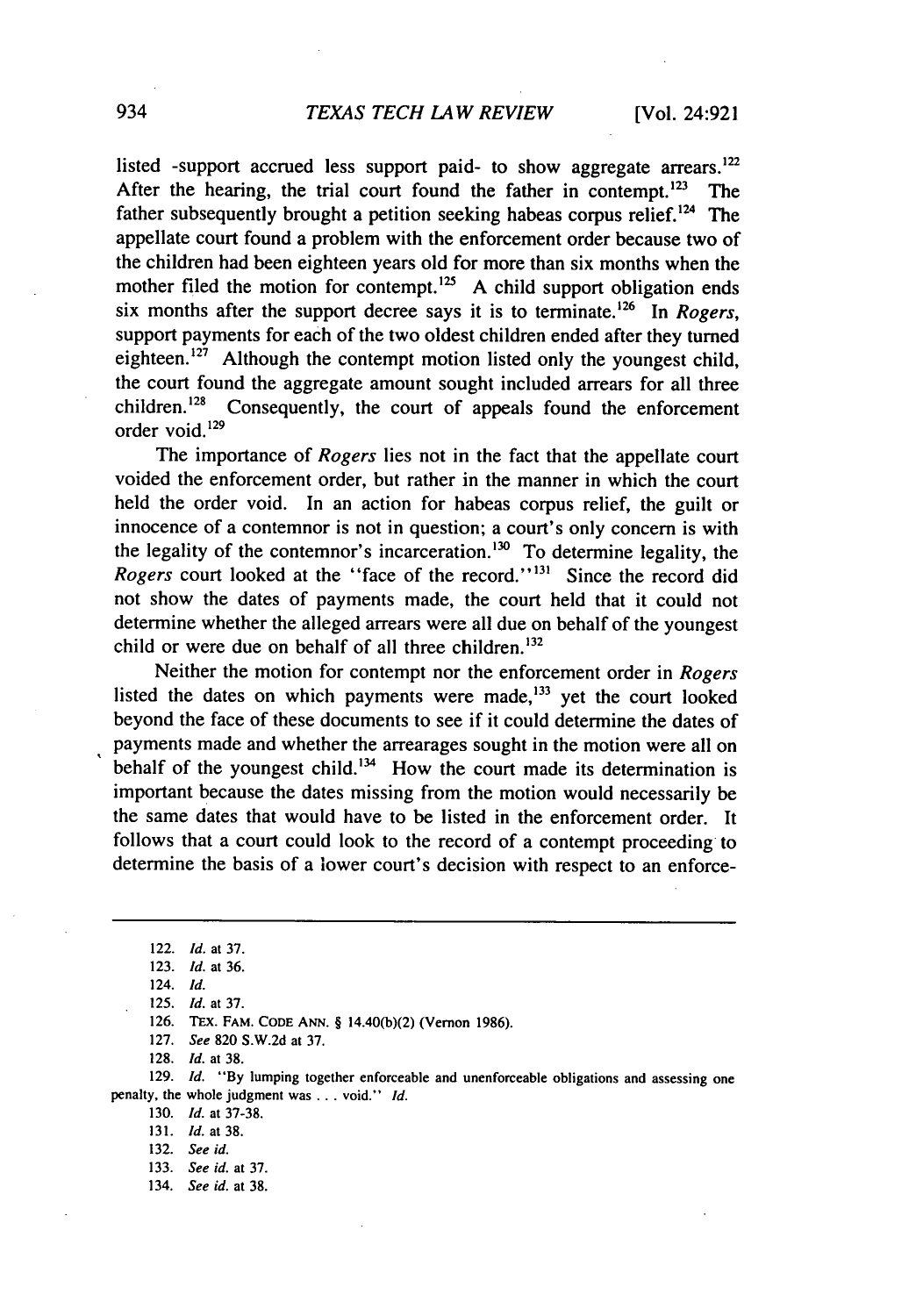ment order. The motion to enforce, the evidence, and the enforcement order, when read together, would indicate the payments for which a father was held in contempt. Such a determination will more than adequately protect a father from being found in contempt twice for the same past-due child support payment. Moreover, under a *"Rogers* review," the due process interests of obligated fathers would be protected along with, instead of contrary to, the interests of children in Texas.

#### IV. CONCLUSION

The Texas Legislature passed section 14.33(a) of the Texas Family Code to strengthen the child support enforcement remedy of contempt.<sup>135</sup> Experience has shown, however, that this provision has actually weakened the ability of Texas courts to enforce court orders for child support.<sup>136</sup> Courts are being forced to release obligated fathers because of technicalities in enforcement orders caused by the exacting drafting requirements of section  $14.33(a)$ .<sup>137</sup> A revision of this provision based on the principles set forth above would go a long way in once again ensuring that the best interests of the children of this state are being looked after by the legislature.

*by Matthew J. Schroeder*

**1993**

<sup>135.</sup> *Ex parte* **Boykins,** 764 **S.W.2d 590,** 592 **(Tex.** App.-Houston [14th Dist.] **1989,** no writ).

**<sup>136.</sup> Id.** at **592.**

**<sup>137.</sup>** See Expare Duncan, **795 S.W.2d 10, 11** (Tex. **App.-El** Paso **1990,** no writ); *764 S.W.2d at* **592;** Ex *parte* Bahmani, **760 S.W.2d 769, 770** (Tex. App.-Houston [14th Dist.] **1988,** no writ); *Ex pare* Sinclair, 746 **S.W.2d 956, 957-59** (Tex. App.-Houston [14th Dist.] **1988,** no writ).